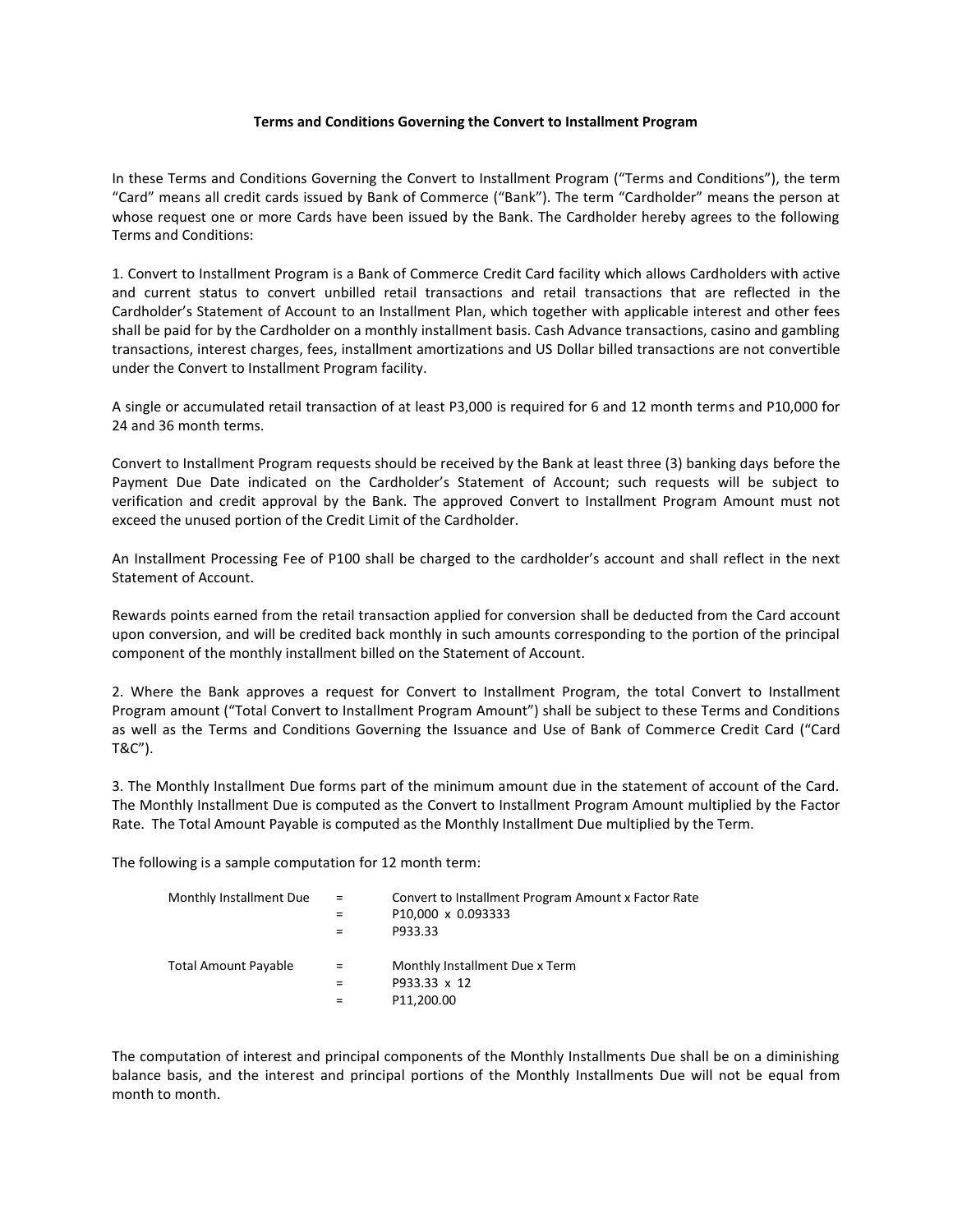The first Monthly Installment Due shall be billed to the Cardholder beginning on the Cardholder's next statement date and succeeding Monthly Installments Due shall be billed every month thereafter until the Total Amount Payable is paid in full.

## CONVERT TO INSTALLMENT PROGRAM SAMPLE SCHEDULE OF PAYMENT

| AMOUNT              | 10.000 | TERM                | 12 MONTHS  |
|---------------------|--------|---------------------|------------|
| MONTHLY ADD-ON RATE | 00% ـ  | APPROVAL DATE       | 11/03/2020 |
| ANNUAL EIR          | 21.46% | NEXT STATEMENT DATE | 12/03/2020 |

 $\sim$  APPROVAL DATE 11/03/2020 % NEXT STATEMENT DATE 12/03/2020

| Month | Monthly<br>Installment<br>Due | Interest<br>Component | Principal<br>Component | Outstanding<br>Principal<br>Balance | Month | Monthly<br>Installment<br>Due | Interest<br>Component | Principal<br>Component | Outstandi<br>Principal<br>Balance |
|-------|-------------------------------|-----------------------|------------------------|-------------------------------------|-------|-------------------------------|-----------------------|------------------------|-----------------------------------|
| 0     |                               |                       |                        | 10.000.00                           |       | 933.33                        | 94.15                 | 5.265.59               | 4.426.42                          |
| 1     | 933.33                        | 178.81                | 754.52                 | 9,245.48                            | 8     | 933.33                        | 79.15                 | 4,426.42               | 3,572.23                          |
| 2     | 933.33                        | 165.32                | 768.02                 | 8,477.46                            | 9     | 933.33                        | 63.88                 | 3,572.23               | 2,702.77                          |
| 3     | 933.33                        | 151.59                | 781.75                 | 7,695.71                            | 10    | 933.33                        | 48.33                 | 2,702.77               | 1.817.77                          |
| 4     | 933.33                        | 137.61                | 795.73                 | 6.899.99                            | 11    | 933.33                        | 32.5                  | 1.817.77               | 916.94                            |
| 5     | 933.33                        | 123.38                | 809.95                 | 6,090.03                            | 12    | 933.33                        | 16.4                  | 916.94                 | 0                                 |
| 6     | 933.33                        | 108.9                 | 824.44                 | 5,265.59                            | Total | 11.200.00                     | 1.200.00              | 10.000.00              |                                   |

| Month | Monthly<br>Installment<br>Due | Interest<br>Component | Principal<br>Component | Outstanding<br>Principal<br>Balance |
|-------|-------------------------------|-----------------------|------------------------|-------------------------------------|
| 7     | 933.33                        | 94.15                 | 5.265.59               | 4.426.42                            |
| 8     | 933.33                        | 79.15                 | 4.426.42               | 3.572.23                            |
| 9     | 933.33                        | 63.88                 | 3,572.23               | 2,702.77                            |
| 10    | 933.33                        | 48.33                 | 2.702.77               | 1.817.77                            |
| 11    | 933.33                        | 32.5                  | 1.817.77               | 916.94                              |
| 12    | 933.33                        | 16.4                  | 916.94                 | O                                   |
| Total | 11.200.00                     | 1,200.00              | 10,000.00              |                                     |

4. The Cardholder agrees to pay the Bank interest on the Total Convert to Installment Program Amount on the dates specified in the Statement of Account at the applicable monthly add-on rate with a corresponding effective interest rate per annum based on the outstanding principal balance when the respective Statement of Account is generated and the Term as follows:

| Term | Monthly Add-On Rate | <b>Factor Rate</b> | Effective Interest Rate Per Annum |
|------|---------------------|--------------------|-----------------------------------|
| 6    | 1.00%               | 0.176667           | 20.29%                            |
| 12   | 1.00%               | 0.093333           | 21.46%                            |
| 24   | 1.00%               | 0.051667           | 21.57%                            |
| 36   | 1.00%               | 0.037778           | 21.20%                            |

## NOTE: RATES ARE SUBJECT TO CHANGE BY BANK OF COMMERCE

If the Cardholder pays only a portion of his Total Amount Due as indicated in the Statement of Account, the unpaid portion of the Monthly Installment Due shall be subject to the monthly finance charge at the prevailing interest rates. Usual late payment charge applies.

In case of pre-termination or cancellation of Convert to Installment Program by the Cardholder, the Cardholder shall be liable to pay in full the unpaid principal component of the Total Amount Payable and an Installment Pre-Termination Fee equivalent to P1,000.

In the event that the Card account is 90 days or more past due, the Convert to Installment Program will automatically be cancelled, and any remaining unpaid balance will be billed to the Card account in full as a single regular retail transaction. Once billed in full, the remaining balance will be subject to the monthly finance charge.